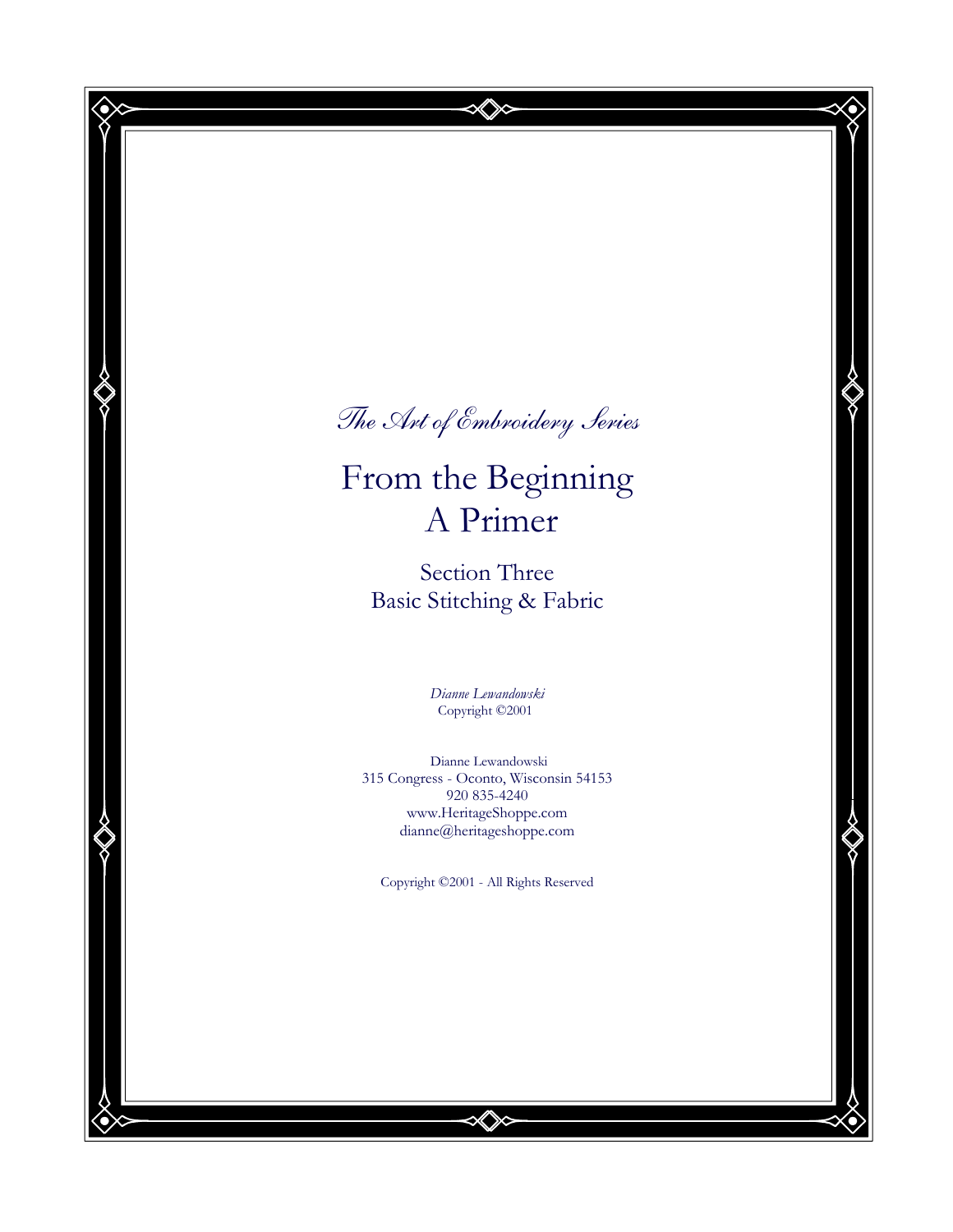# **Table of Contents - Section Three**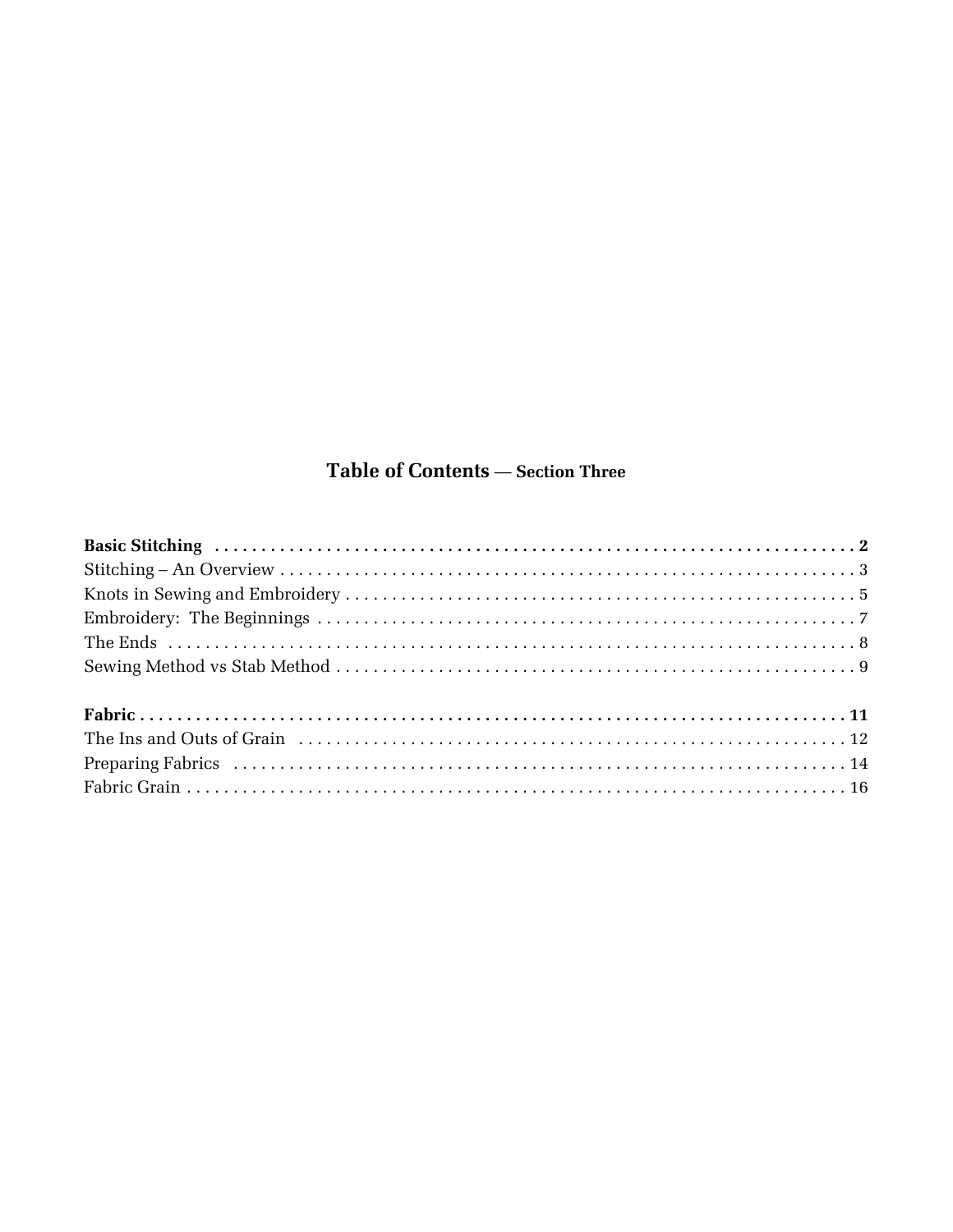Basic Stitching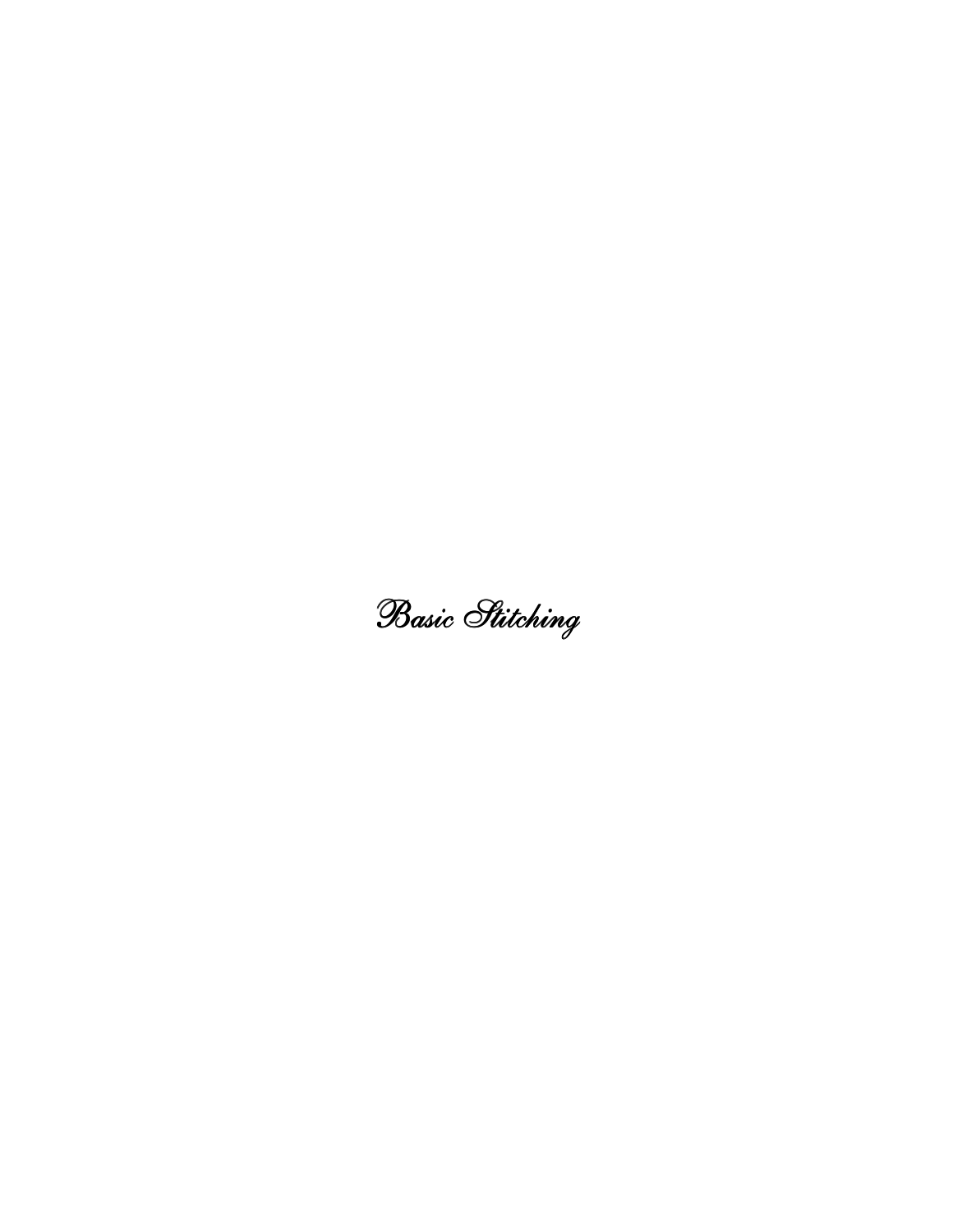## Stitching – An Overview

I  $\mathbf{r}$ n fine hand sewing, one–sixteenth to one–eighth inch is usually the correct distance between stitches for seaming or when making frills (roll/whip). Sometimes less, sometimes more. More accurately, you will learn in some situations to pick up a defined number of threads based on the fabric you are using. As you progress with projects, you will have a fuller understanding of what the distance should be between stitches. With the exception of roll/whip or basting stitches, e.g., those stitches used to hold more than one fabric together so it doesn't slip out of position, err on the side of too short a distance, rather than too long.

In all fine embroidery, the goal of any stitcher should be 16 to 20 stitches per inch using a single strand of floss. This may seem difficult at first, but with time and practice your stitches will become tinier and more precise. Tiny stitches are the mark of excellence in stitching. Dissatisfaction with your embroidery and hand sewing is often the consequence of your stitches being too large.

To increase the dimensions of stitches such as bullions, you might try: 1. picking up longer spaces with more wraps; 2. heavier thread, rather than adding more strands of floss. Keep in mind, some directions from some designers might call for more strands of floss. This is perfectly acceptable when becoming creative. However, when emulating fine embroidery - such as that found on pre-1900 garments and household linens - work with one strand only.

The exception to this is French knots. These should be enlarged by using more than one strand (or a heavier thread) rather than more wraps. If you use more wraps, it is no longer a French knot - but a bullion.

For exquisite results, don't carry your thread from one area to another. This is particularly important on sheer fabrics, but is a good habit to practice even on opaque, heavier fabrics. The rule of thumb is: carry the thread no further than 1/4-inch – less is preferable. You can use previous stitches to weave your thread to another area, if it is a short distance. Otherwise, end the thread and start anew.

Going in and out of fabric is hard on floss. Do not use a strand until it is thin and beginning to fray. Finish your stitch and on the underside, end the thread as suggested in the following pages. The underside of your work should be almost as neat as the front.

That last sentence brings us to another area of contention in today's world of embroidery and hand sewing: neat backs. Remember our discussion of sewing on buttons (Section One). Prior to the mid twentieth century, not much attention was paid to the backs of works. Many highly–prized museum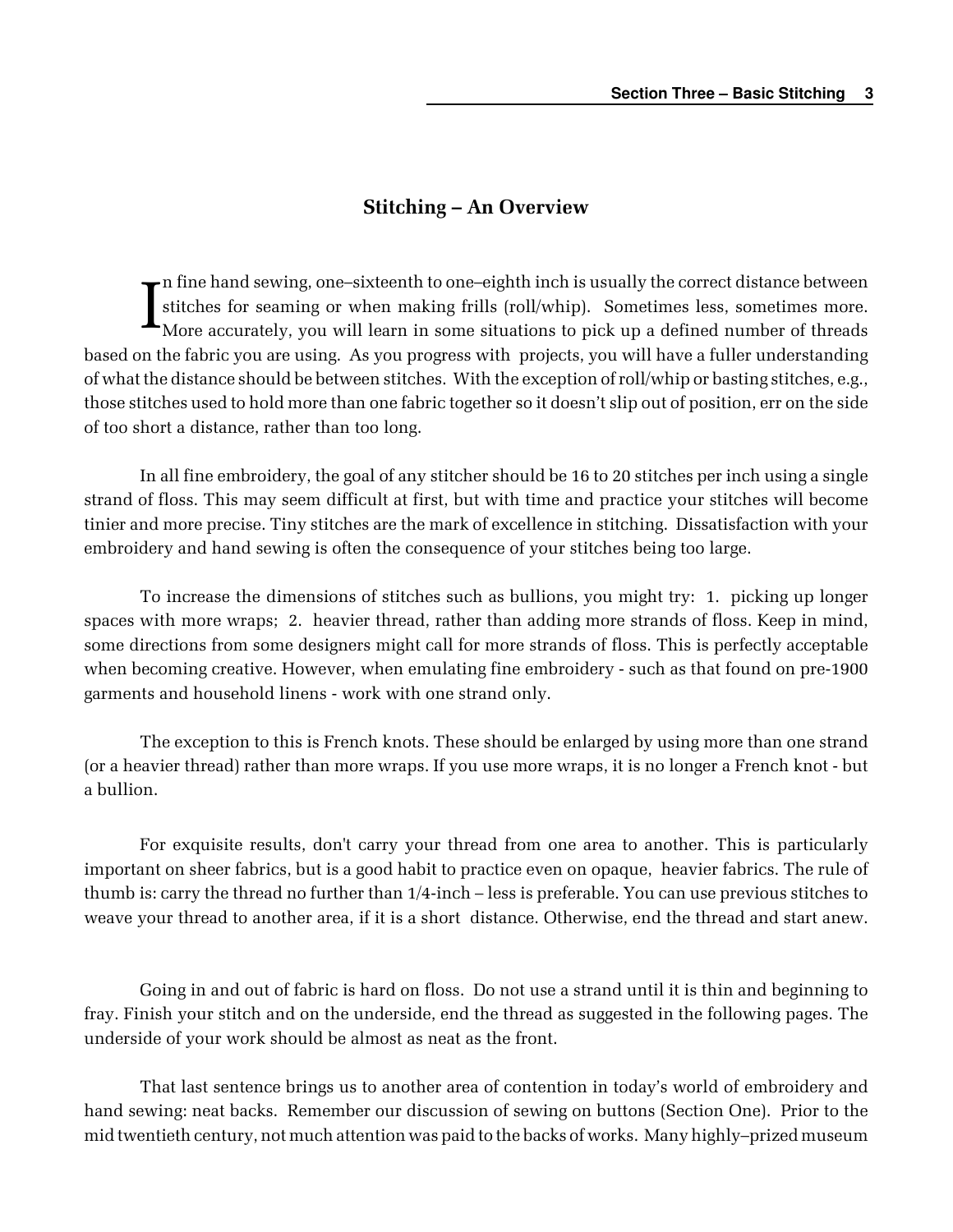#### **4 The Art of Embroidery**

examples are simply awful on the back side. That includes huge canvas work examples as well as fine embroidery. Ribbon work, by its very nature, creates simply horrid backs. But you wouldn't want to create a beautiful handkerchief with a messy back. As in times past, if both sides will be seen, keep the back side as neat as a possible. If you are creating a table cloth, you don't want a lumpy back where glasses might totter and tip. If the embroidery will be hidden with a lining, don't worry too much about how neat the back side is.

If, in the current climate, you are entering your pieces in juried competition, you will have to take great pains to ensure that the backs of your works are impeccable, no matter their ultimate use.

Be prepared to have thread and yarn twist while stitching. Frequently let it hang loose and unwind itself (see the discussion on "Embroidery Threads", Section Two). An alternative is to bring the needle to the fabric and gently smooth the remaining floss with your fingers. If tangles are a problem - it is often because the leading end is frayed. Snip it off occasionally, or when you experience knotting.

In spite of everyone's best effort, no matter how many years you pursue needlework, you will occasionally have to remove stitches. If it is one or two stitches and the threads or yarns have not been marred or lost their sheen, you can continue to use the remaining length. But if you must remove many stitches, it is a good idea to simply start with a fresh needleful.

You can remove stitches by clipping one at a time and with tweezers (or fingers) gently pick out the threads. You can sometimes do whole rows by backing out what you have previously stitched, clipping every so often to remove long lengths. You will find in large areas that must be removed, snipping the threads on the right side, then pulling out from the back side is often easier. A pair of tweezers reserved just for needlework is a handy tool to have on hand. They are also wonderful for tugging on stuck needles.

Finally, remember to keep your hands very clean throughout the process. This may require you to wash frequently. Use a mild soap to avoid excessively drying out your skin. Use a hand cream regularly at night or when not stitching. Hand cream can soil the embroidery and mar embroidery threads, so do not use it just prior to stitching. Some of the newer products on the market are fully absorbed and do not transfer. But wait fifteen or thirty minutes before you tackle your sewing or embroidery. If you are working on a project that won't be washed, err on the side of caution and don't use any creams immediately prior to working the piece.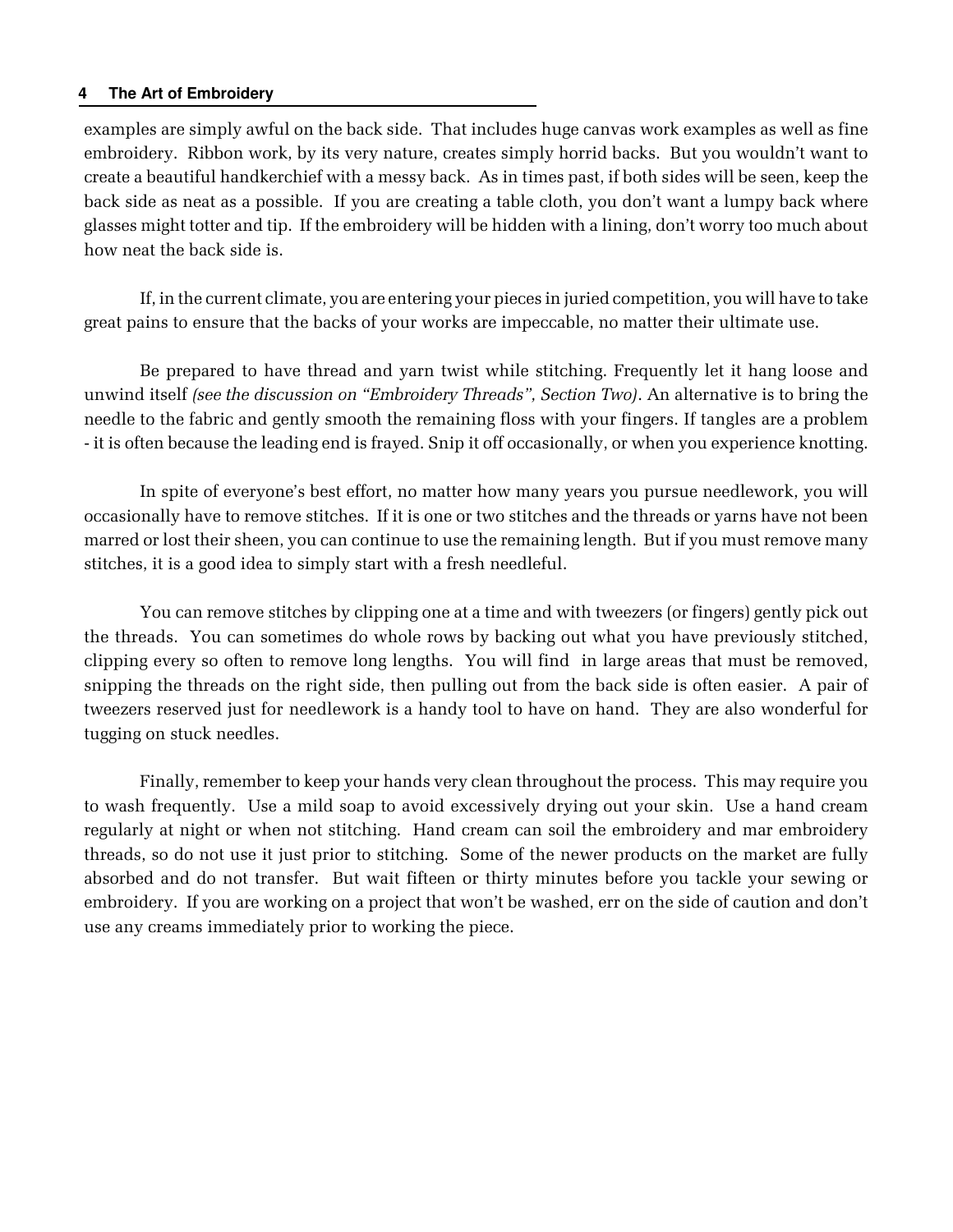## Knots in Sewing and Embroidery

A discussion of knots is important. Conflicting advice reigns, and it is sometimes difficult for the beginner to sort through all the information and decide for themselves what should be done in a given circumstance.

Why Not Knot? Knots create lumpy surfaces. The rule of thumb is, don't knot in an area that will be seen or readily felt. If it can be hidden in a seam or under surface trim, a knot is permissible. Knots in embroidery are not permissible except in rare instances. Whether this is just because of tradition, or indeed a functional necessity isn't clear in all circumstances.



Bullion Knot

Also, knots are not always permanent. With some slippery threads (or if the knot is poorly made) they can come loose with time. When that happens, only a tiny bit of thread end is left – which will readily ravel, quickly spoiling the embroidery. This is less a problem with sewing.

How to Fasten Threads. There are several commonly used ways to fasten threads. I have separated these into two categories (sewing and embroidery) because although some are indigenous to both, they look different and are attacked differently. We will cover sewing first.

1. A bullion knot. Used most often in hand sewing, this is the neatest and most permanent knot. It is also useful when working with rayon threads in Brazilian embroidery.

Bring long end of thread to tip of needle, end facing down. Wind thread around needle anywhere from two to five times. Hold the wraps firmly with the free hand, and pull needle and thread through until the resultant knot is at the base of the long free thread.

Occasionally the wraps don't knot. Just start anew.

2. Knotting over the forefinger. Not always successful or dainty, but useful and quick. It is accomplished by winding the thread once around your index finger so that the thread is over the short end. Roll the thread off the finger. With thumb and index finger, pull the messy little roll toward the short end forming a knot. Snip off excess.

3. Back stitching. See illustration on page 11. Used on the fold of a hem or seam. Come up to the front of the work. Take a small stitch to the right, (left if you are left–handed) picking up only a very few threads of the ground. Go in and out about three times. This can cause puckering in very fine or sheer fabrics, so if you use this method, pay attention to what is happening to the fabric.

4. Glover's or slip knot, aka Abbott's knot, is a simple knot that can be used in lace when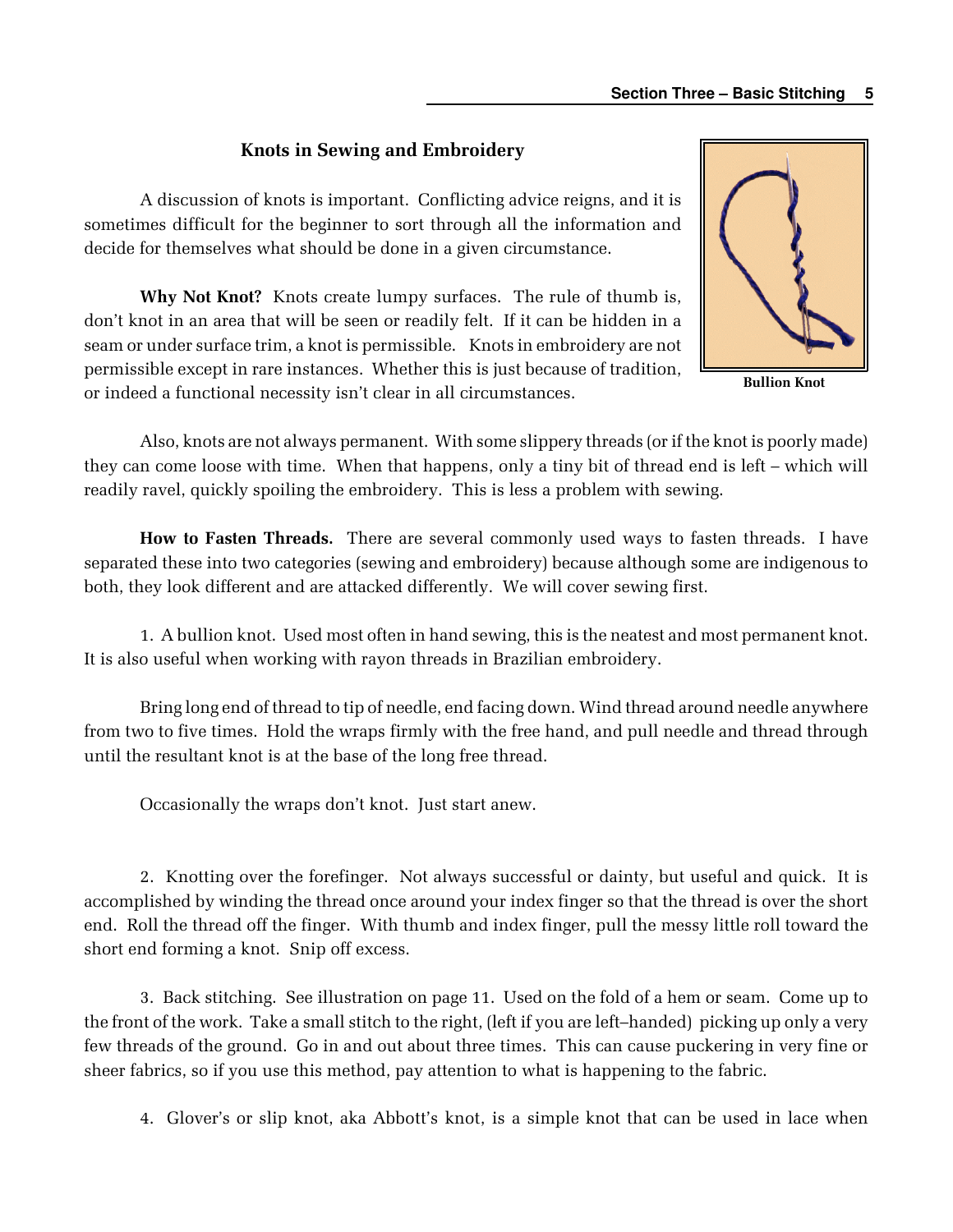whipping to fabric (or if you adventure into making lace), or drawn thread embroidery. Anyplace where you need a tiny knot and there is little or no place to anchor the thread. Make sure the little tail lies on top of the long thread. Pick up just a thread or two of the ground. Pull thread completely through. Snip off tail.

5. Weaving thread ends and beginning with a running stitch is also used in hand sewing situations, although less often. See the next pages on embroidery for details.

There are many other types of knots available to the hand sewer and embroiderer. Some, such as the smocker's knot and bullion, can be used both as a sturdy knot and an embellishment. The ones listed here are the most common, easily executed, and will serve you well.



Glover's Knot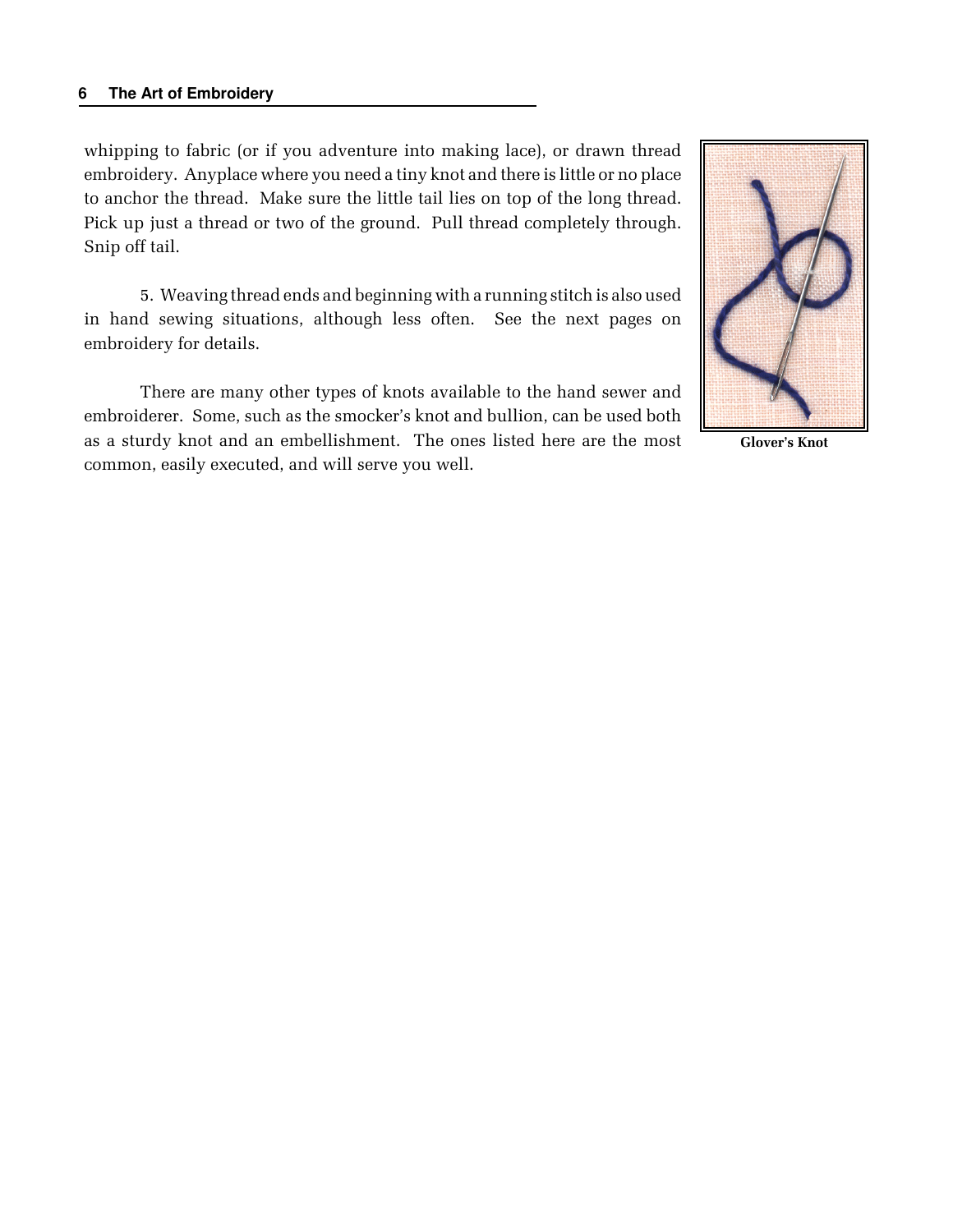

Running stitch to begin work – first satin stitch laid.



Right side showing tiny stitches while back side has longer stitches.



Running stitch then several outline stitches laid.



Backstitching in small areas.

#### Embroidery: The Beginnings

With fine lines, the running stitch is the most effective. Your needle will pierce the threads as you stitch over them with stem stitch, back stitch, or other straight-line embroidery stitches. This method works well for both fine floss and larger diameter threads and yarns.

The first three pictures represent the normal treatment in the use of the running stitch. Leave a tiny tail at the surface (right-hand side of graphic). Snip off after the first embroidery stitch or two, if it is too long. With experience, you will be able to pull it so that it is just barely visible. Notice that the top thread is quite tiny (going over only about two threads of a fine ground), and the longer lengths are underneath. This reduces surface bulk. In addition, it provides a good piece of thread underneath to pierce when you then work your embroidery stitches.

The fourth illustration shows a tiny back stitch. Use this in areas that are too small for a running stitch. Go in and out the same holes once or twice to firmly secure the thread, then make your first stitch as shown.

Not shown is a method for anchoring threads in shadow work. With experience, you will be able to leave a thread dangling at the back and catch (pierce) it with your first few stitches. This maneuver is tricky and requires a bit of patience. However, it is very secure and when used on very sheer fabrics has the added advantage of not showing through to the surface of your work and creates no additional bulk. Save this method in your bag of tricks to learn at a later time, as it is not recommended for beginners.

Using waste knots. Not used in sewing, but useful in some embroidery situations. A knot is made at the end of the thread. On the right side of the fabric, and about four inches away from where you are to begin, take the needle to the back of the fabric. The knot will be on the

right side. Bring your needle and thread up where you need to start and continue with the required stitch.

When finished stitching, clip the knot and pull the end to the back side of the fabric. Thread the end into a needle and weave the end carefully into the backs of the stitches just made.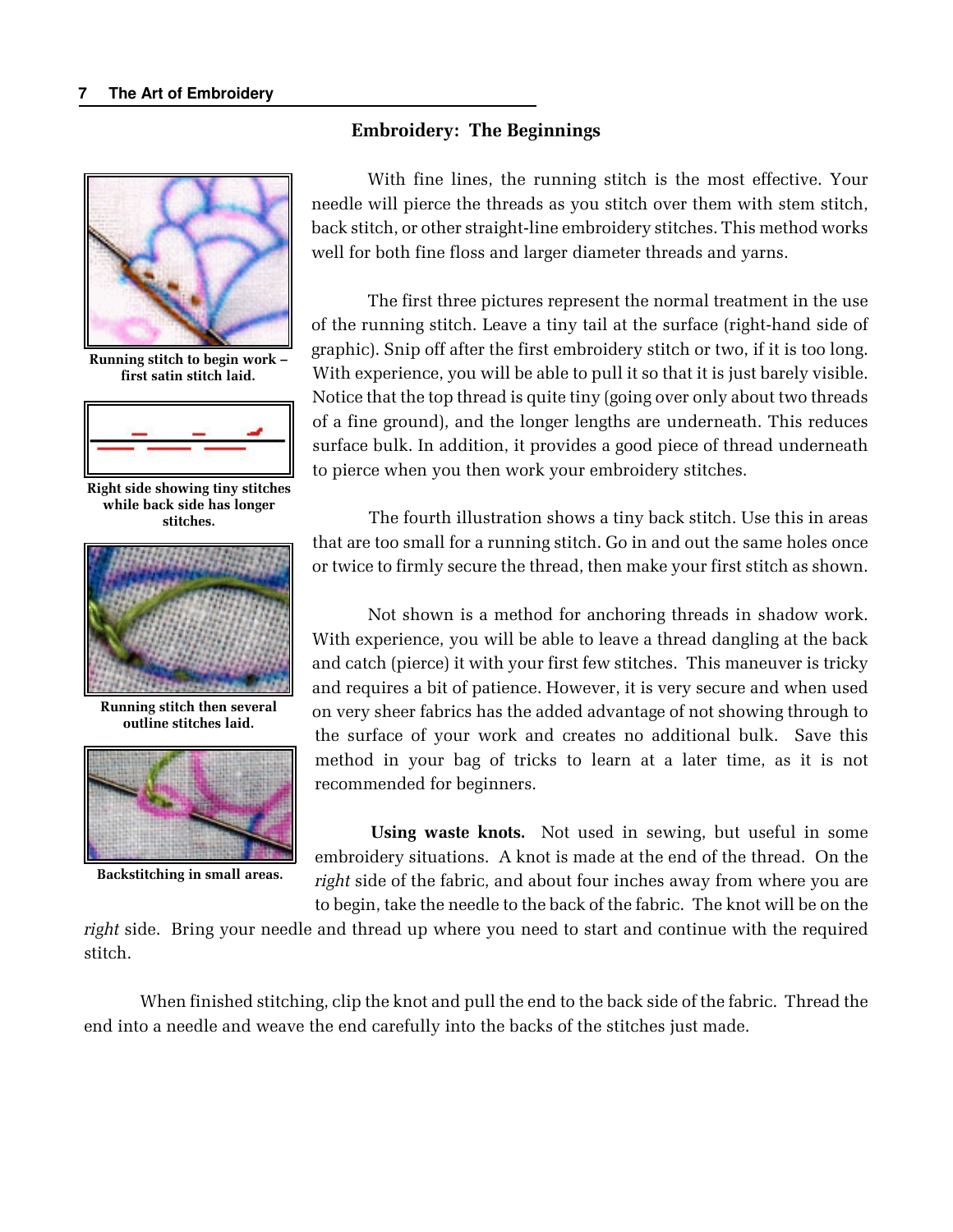#### The Ends



Weaving in threads on back side of work.





Weaving: first pass Weaving: Second pass

The next three illustrations show you how to end the threads. In the first method - used on line stitches such as stem or chain stitch - whip the thread over the stitches. Take care not to pierce the fabric. Simply slide your needle underneath the visible backs of the stitches on the back of your work. If you're nervous about this method, you can return in the opposite direction, piercing the previously whipped threads. This is a very secure method of finishing threads.

The last two illustrations show what to do when finishing areas filled with satin stitch, fishbone, etc. Slide the needle and thread underneath the area, then turn and slide it in reverse as shown. Another method not shown is to pierce the threads as you slide your needle along

> the previously laid with stitches. This is effective when doing laid work where little thread is on the back of the work, or when doing shadow work. In shadow work, pay particular attention that your ending threads stay at the edge of the design. Piercing helps insure this. Be prudent so that you don't pierce the ground fabric, which will spoil the looks of the embroidery.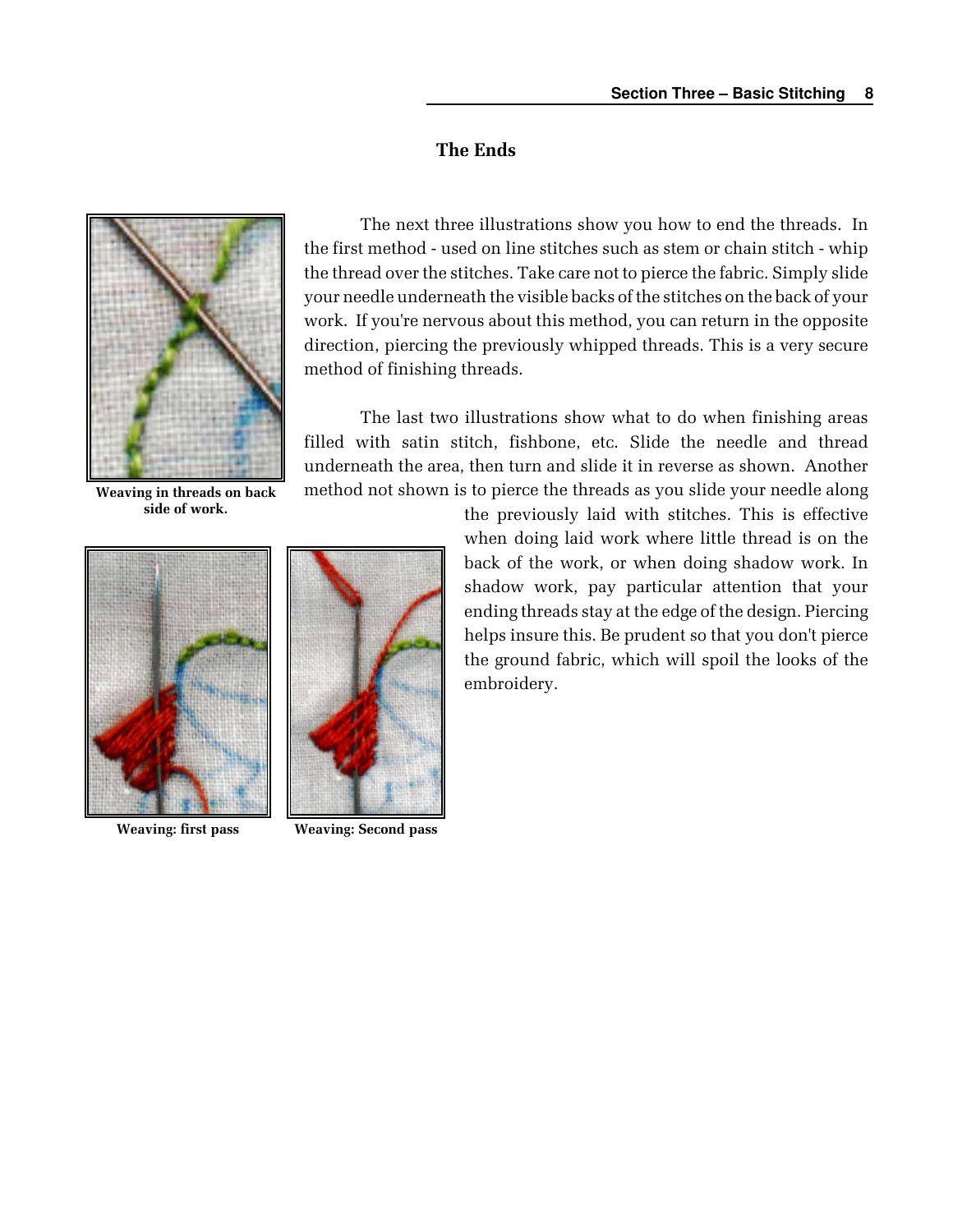#### Sewing Method vs Stab Method

This question of the sewing versus stab method often arises, both because the terms are unfamiliar and because there is controversy as to when to use each one.

The **stab method** is often used when the object is in a hoop or frame. One hand is held beneath the frame and the other hand is kept on top. If this feels awkward, you might try changing the position of your dominant hand. The needle is pushed through the surface with the one hand, while the other catches the needle on the underside and guides it back to the surface. Some needleworkers use one hand to do both motions, but this is not common, and is slow and inefficient.

Although it was said that this method is used for framed pieces, there may be times when you will decide it's the most expedient approach in a non–framed piece. Perhaps one hand is busy guiding or holding the fabric, or you just need to place one last stitch prior to reversing the work and finishing off the ends. Here again, experience will be the best teacher.

The sewing method of using needle and thread is most often seen in general sewing, when not using a frame, or when fabric is loosely tensioned in a hoop. While one hand is holding the fabric (or hoop), the other hand guides the needle in and out of the fabric in one motion. Think of running stitch, wherein several stitches are picked up before the needle is pulled completely through. The needle and thread are always in sight at the top of the work.

You can also use the sewing method when a work is framed. But you must loosen the fabric a bit to accommodate it. You cannot use this method on tightly stretched fabric unless it is very spongy. That is, the fabric gives and bounces back. Some linen/cotton blends do this nicely.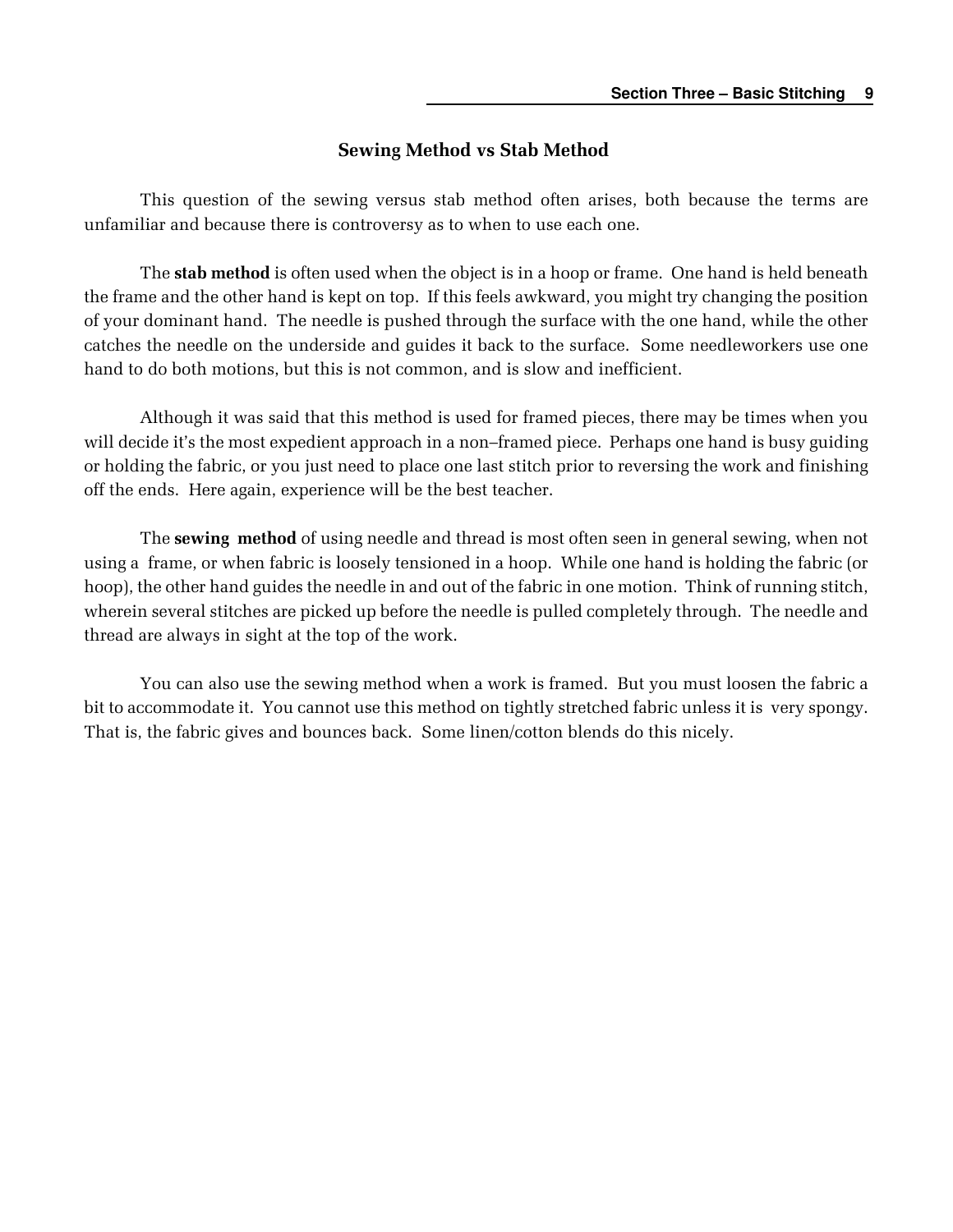

An example of surface embroidery on silk dupioni.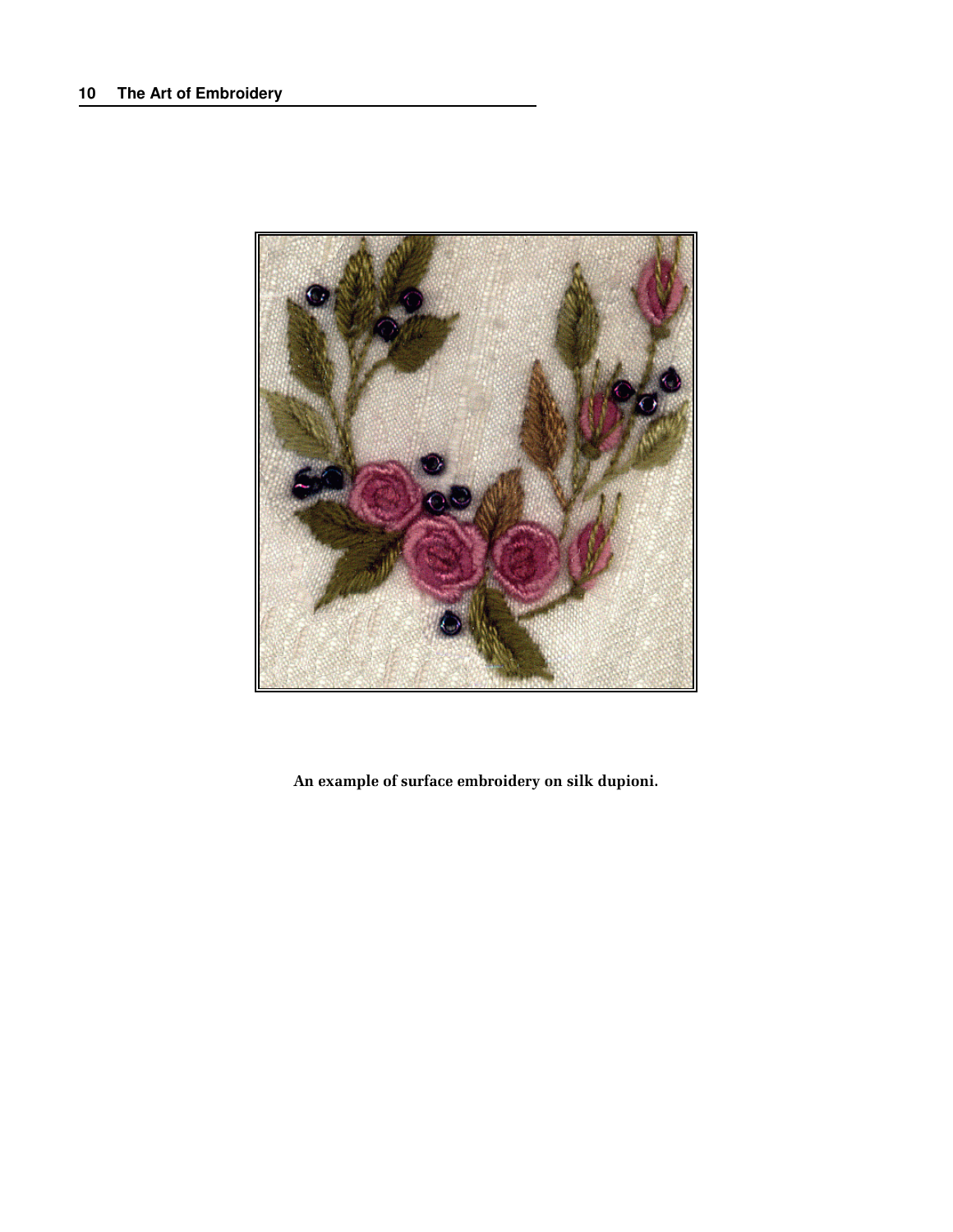Fabric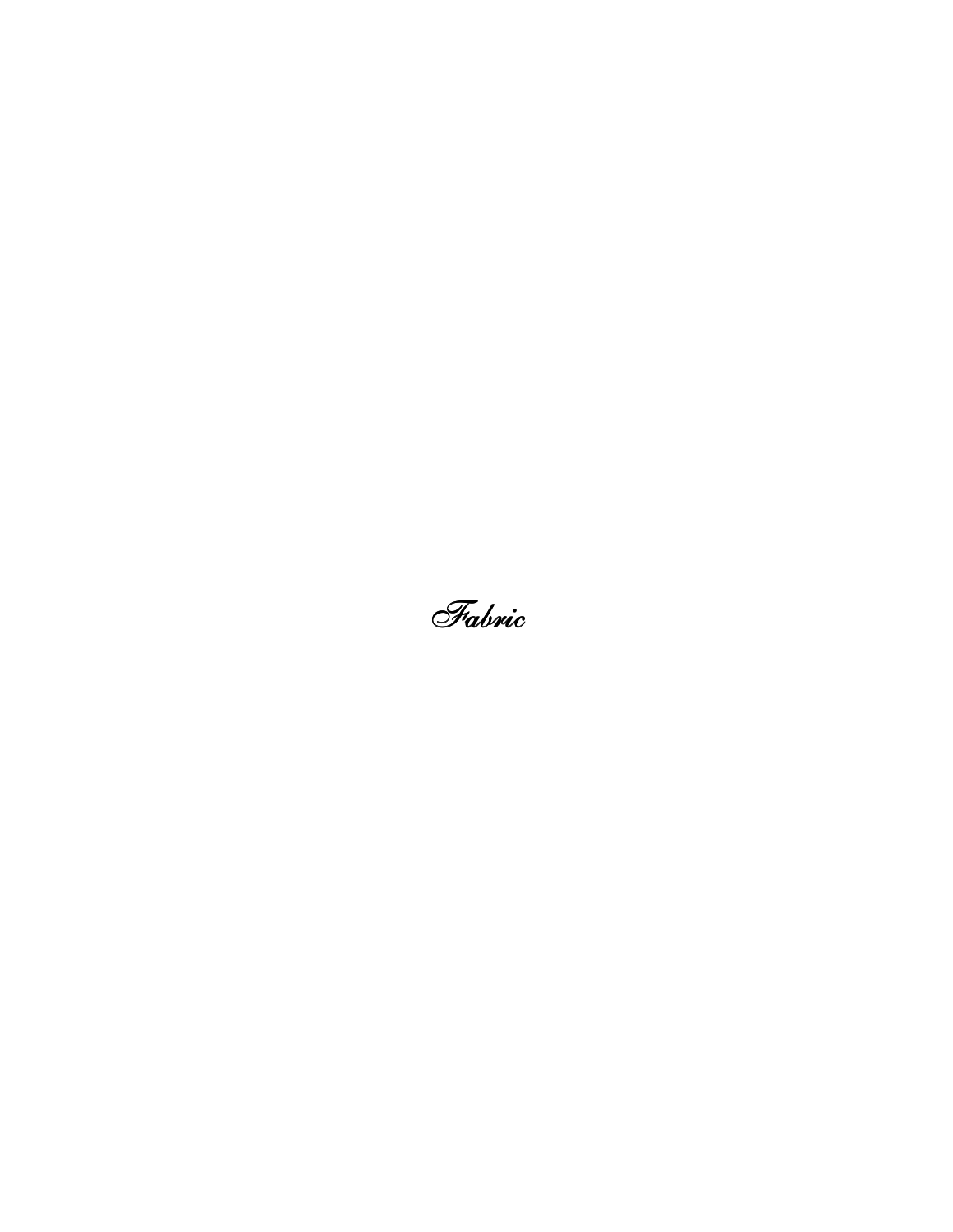## The Ins and Outs of Grain

W hen executing either fine sewing or embroidery, you will be working with individual threads of the fabric. These threads can be quite fine or coarse – depending upon the fabric chosen.

Plain weave is fabric woven with long warp threads on a loom, having weft threads (those threads going left to right) woven over and under the warp threads. These weft threads form the

|--|

Plain weave

selvedge edges of fabric. This type of weaving can be even weave (same number of warp threads as weft threads per square inch), or non–even weave (different number of weft threads to warp threads in a square inch). Look at the aida cloth. It is an even weave and woven with four threads going over and under in a special locking manner. Fabrics can be woven in any number of ways, including diagonal weaves (gaberdine, twill). For our purposes, we will be working with non even, **plain weave** fabrics (one thread woven). Typical in this genre is muslin (calico), percale, broadcloth, plain linen, lawn, voile, organdy and batiste.

There are a few fabrics with which you should become

somewhat familiar. Below is a table which will help you to determine what they are. They are all plain weaves.

| Cotton Materials $1$ |           |                                                                                                                                                            |  |
|----------------------|-----------|------------------------------------------------------------------------------------------------------------------------------------------------------------|--|
| Name                 | Size      | Description                                                                                                                                                |  |
| <b>Batiste</b>       | 38 and 45 | A fine, light, semitransparent cotton made in white and a few<br>colors. Different weights and qualities are made. Used for<br>lingerie, dresses, blouses. |  |
| <b>Broadcloth</b>    | 36 and 45 | A coarser material similar to muslin. Used for utilitarian items,<br>children's clothing.                                                                  |  |
| Calico               | 36 and 45 | Closely woven, thin cloth, usually with figured designs printed<br>on one side. Used for inexpensive dresses and aprons. See<br>also muslin.               |  |

 $1$  Adapted from *Woman's Institute Library of Dressmaking*, 1924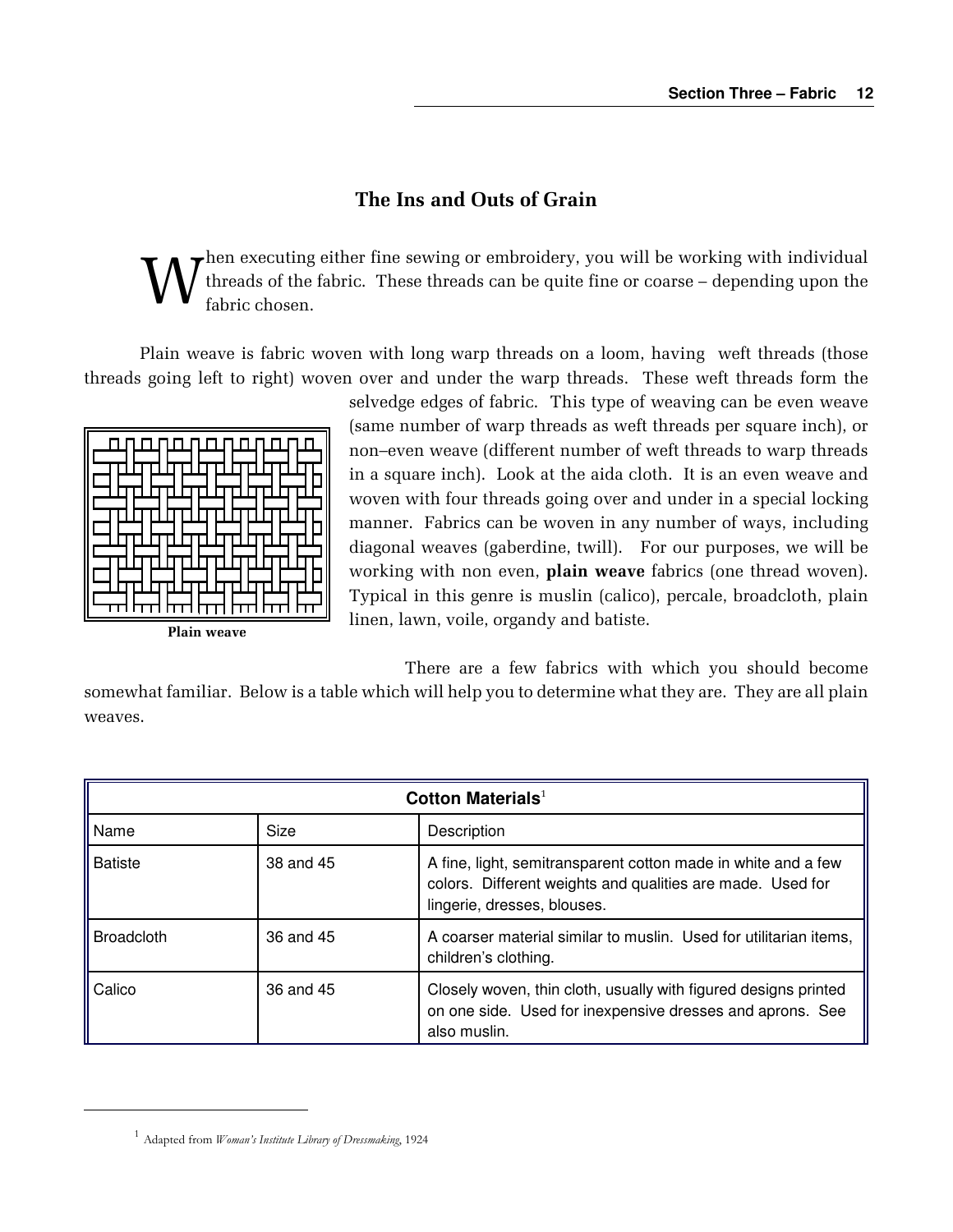| Chintz  | 36 to 72   | A medium-heavy cloth, usually printed in floral and striped<br>designs, with a high glaze on one side. Used for upholstery,<br>draperies, etc. Rarely dresses.                                                                                                           |
|---------|------------|--------------------------------------------------------------------------------------------------------------------------------------------------------------------------------------------------------------------------------------------------------------------------|
| Gingham | 36 and 45  | A firm material dyed in the yarn before weaving. Many<br>combinations of warp and weft are made to form stripes and<br>plaids. Used for dresses, aprons, pillows, smocking.                                                                                              |
| Lawn    | 36, 45, 54 | Sheer fabric filled with starch or sizing. Used for dresses,<br>aprons and curtains.                                                                                                                                                                                     |
| Muslin  | 36 to 72   | A firm and loose weave, bleached and unbleached. Used for<br>undergarments, sheets and pillow cases. Many different<br>qualities made. Printed muslin is called calico. To add to the<br>confusion, calico in Australia and the UK is the term used for<br>plain muslin. |
| Percale | 36 and 45  | A close firm fabric, plain and in colors. Used for dresses,<br>shirts, sheets, and children's clothes.                                                                                                                                                                   |
| Voile   | 36 and 45  | Material having hard-twisted, warp and weft threads woven in<br>open mesh. Extensively used for dresses.                                                                                                                                                                 |

Words cannot convey what fabric is like. The only way to understand fabric is to purchase small amounts and mount samples on a support that you keep in a binder for reference. Batiste is available in silk and cotton. Though the name is the same, they handle quite differently. There are many qualities of fabrics manufactured from all over the world. When making your reference samples, include the different qualities you come across. Know in advance that you will spend sometimes three times more for high-quality fabrics. That may make you want to purchase only the lesser grades. This is folly. The difference in longevity and handling is worth the price. Get to know fabrics of all kinds. Treat them well. They will reward you in many ways.

Which side is the right side? Most manufacturers bolt fabric with the right side (if there is one) facing out. This is for the convenience of the retailer as well as the customer. But if you are purchasing a yard or two, and it is being refolded, you may have difficulty discerning which side is the "right" side. Indeed, with most fabrics, there is no right or wrong side. The woven fibers have either been treated with a finish so both sides will be shiny, or there is no special finish, in which case the woven fibers are the same all the way around. Some fabrics go through a special chemical bath after they are woven. These baths can make the fabric quite shiny, or appear crisp to the touch. Since all of the fabric went through the bath, all sides will be treated equally. These types of finishes are sometimes removed the first time the fabric is washed. Even very expensive, imported fabrics are treated in this manner. In any case, it means one side is as equal as the other.

The only time you can tell the difference is with certain weaves, such as satin or damask; velvet and corduroy, which have a nap; printed fabrics where the dye will be lighter on one side; specialty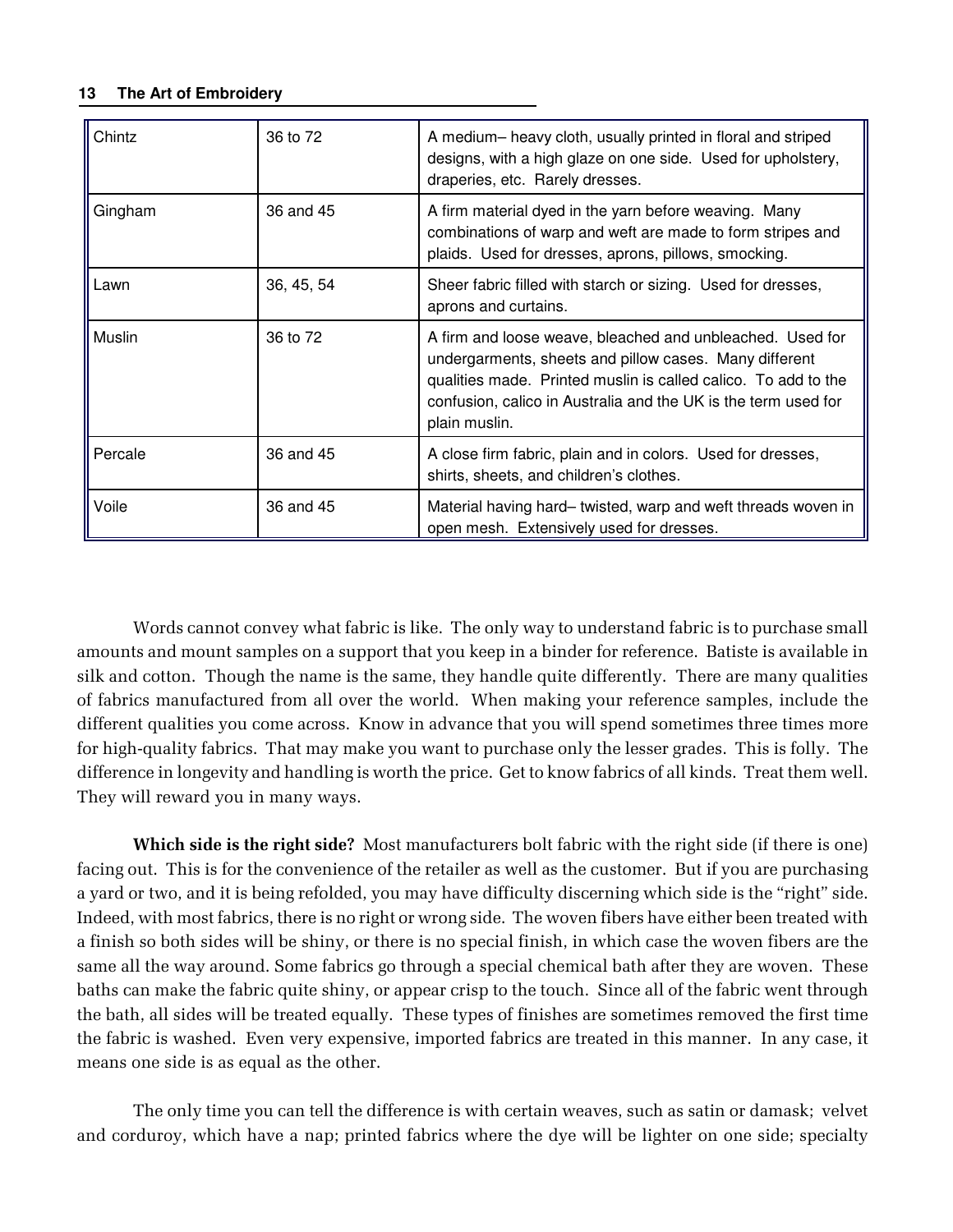finishes such as chintz; linen or silk where existing slubs may (or may not) be more apparent or prominent on one side. For most all other fabrics, there is no right or wrong side. Look at your fabric. Fold part of it back on itself and take a good look in good light. If you can't tell the difference readily, there is no need to concern yourself. Use either side.

I have spoken with authorities on fabrics, and many highly experienced seamstresses. Pay no mind to the tidbits you may hear about holes in the selvage going up on the right side and indented on the wrong side; or how pulling a corner will curve toward the wrong or right side (depending upon who is telling the story). Most selvage edges don't have the holes remaining from the loom. Even if it did, unless it was special fabric as noted above, the threads are equal all the way around. The individual threads which make up the fabric are identical on all sides. Also, fabric is as likely to curve one direction as another, depending upon how hard you pull and exactly where you pull.

How to tell the warp and weft when there is no selvage? It can be tricky. Sometimes there's just no way to tell. But usually you can determine this by pulling out threads in both directions. The warp threads are stronger, and you can usually pull them out without breaking them, or pull out long lengths before they break. Weft threads are less strong, and usually break more quickly.

More about selvage edges. In some instances, the selvage edge is used for sewing. It doesn't ravel, and can be a convenient and useful edge. Other times you will remove it. You will be directed when to do this as you progress. The selvage sometimes pulls the fabric too tightly – creating barely discernible puckers. Snipping it relaxes the fabric. Normally you remove the selvage for this reason. The selvage is also heavy. When doing hand sewing, you often do not want the bulk.

#### Preparing Fabrics

This book concerns itself with ordinary cottons and linens. Therefore, the directions as outlined here will not necessarily apply to other types of fabrics. With few exceptions including some silks, satins, velvets and occasionally knits and woolens, ordinary cloth needs to be pre–washed before construction. If you are making a large article such as dress, draperies or tablecloths, wash the entire purchased amount of fabric at once without cutting. If making a small article, you can hand wash following the directions below, cutting the fabric about two inches larger than needed. Don't bother worrying about grain at this point.

If you are using a fabric of which you are uncertain, cut a five–inch by five–inch square (use a cardboard template which you make yourself), and wash and dry as instructed below. Check it against your template to note any shrinkage that occurred and allow for that when sewing. Examine the material to see if it responds well to ordinary washing. If not, you may have to dry clean it. In these instances, you must take extra precautions to prevent soil while executing the sewing or embroidery. Some fine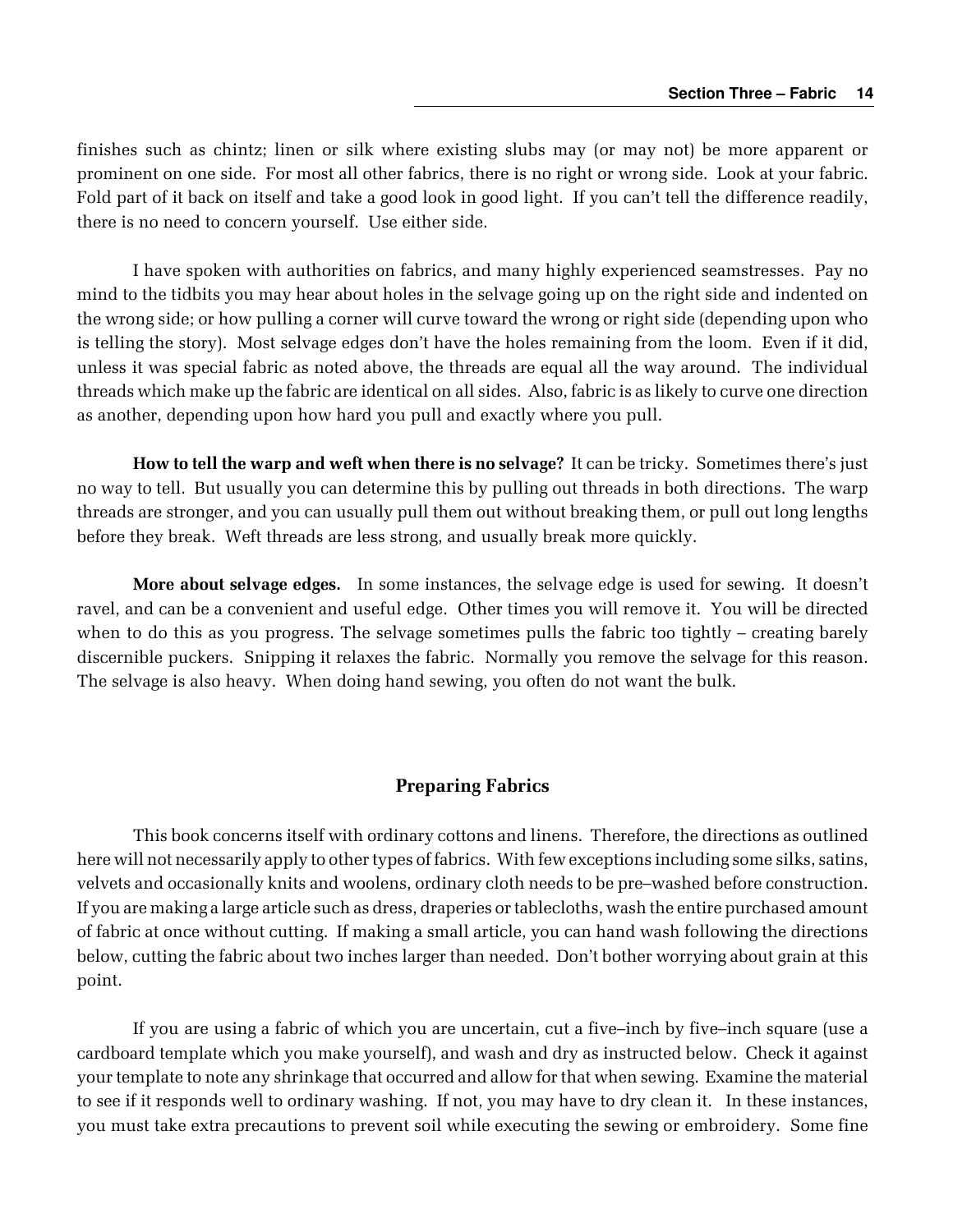#### **15 The Art of Embroidery**

silks (including some silk flosses) require the "dry" dry cleaning method. Consult your professional dry cleaner prior to working on the piece. None of the projects contained in the Art of Embroidery series recommend any materials which require this special handling.

Why wash prior to making something? This will ensure that your fabric will shrink, that you will have removed any harsh chemicals, dust and any other contaminants that might harm skin or be ground in as you work on it, Fabric can sit in outlets for long periods of time and collect lots of dirt. But mostly you will wash it so that you will have no further shrinking, and the project will end up true to size.

A note of caution should be made. Some embroidery projects, such as candlewicking or some French quilting, require that you wash after completion of the embroidery. This is because the fabric will shrink up around the stitches. If you are trying something new, be certain to read all directions before you begin.

Linen and cotton require hot water. An ordinary detergent that does not contain bleach or other additives is best. Use a water softening agent if your water is particularly hard. Avoid pure soap products, as they can – in hard water areas particularly – keep washing the dirt and scum back into the material.

Dry cottons thoroughly in the dryer. This ensures they will not shrink further. Dampen using a spray bottle of water and iron on the cotton setting with medium steam.

Don't dry the linen in your dryer. Hang it over a rack of some sort until it is just a bit more dry than when it came from the washing machine. You need to iron linen while quite damp, and may need to dampen some areas if they become too dry by dabbing with a sponge or small cloth dipped in a bowl of clean water set near your ironing board. Spritzing with a spray bottle filled with water usually isn't sufficient. If you use a spray bottle, put plenty of water on the surface.

If the edges raveled during the washing cycle, snip the threads to make it easier to handle. Good linen shouldn't ravel much when pre washing.

Set your iron to the highest setting possible. Linen doesn't scorch readily, and the heat is necessary to remove the wrinkles which developed while washing. Remember to keep the fabric straight as you iron it. Don't tug it too hard in any direction, unless it needs to be straightened. You can always adjust it once you have cut to size.

Silk, wool and rayon require more gentle treatment. These fabrics are generally washed in the gentle machine cycle using warm water, or are hand washed. Many experts suggest washing silks with baby shampoo because it responds more favorably with the protein fibers of the silk. Only use a machine dryer if it has a cooler setting. To be absolutely safe, line dry. Iron with cooler settings as indicated on your iron, with medium steam.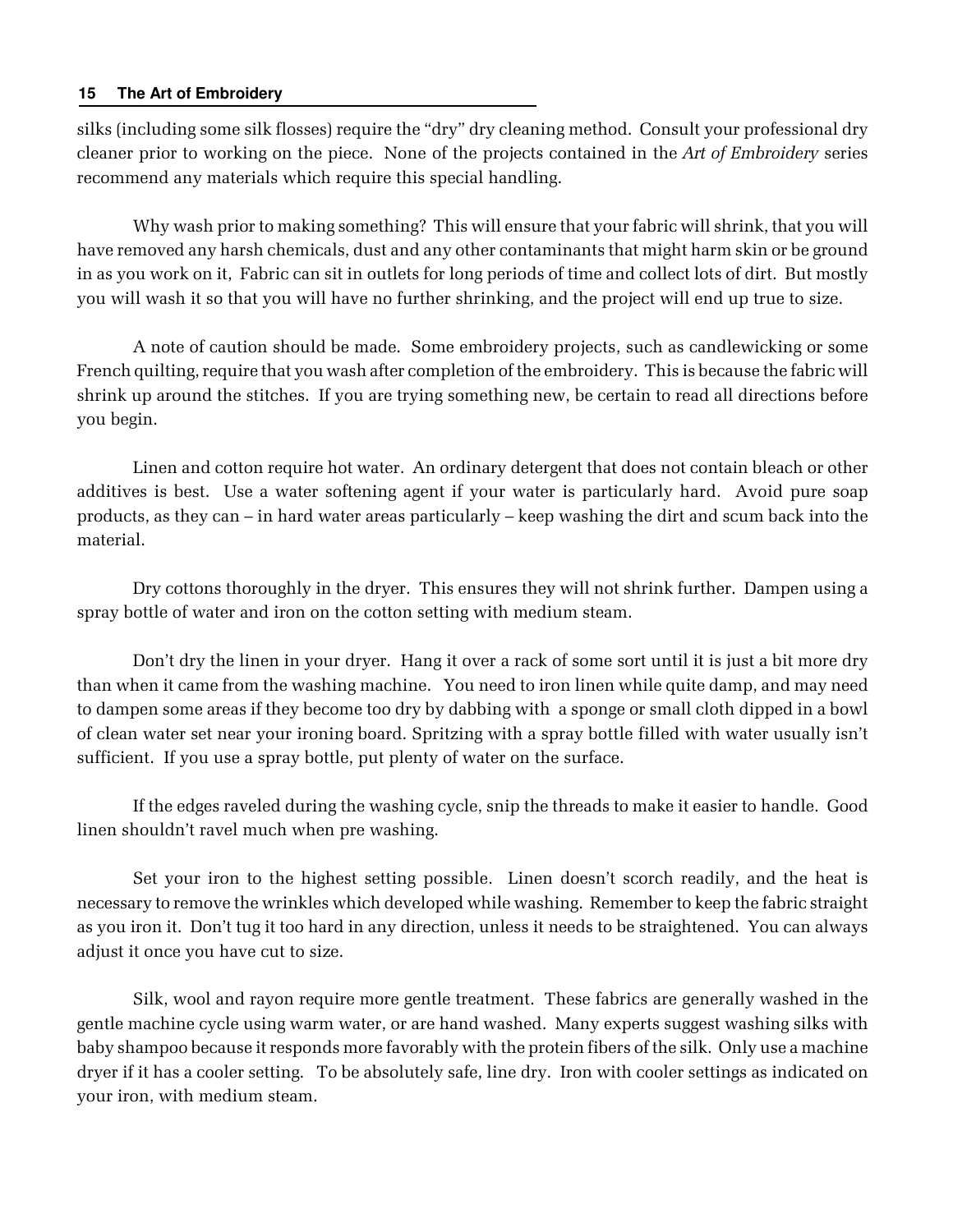Some silk retains the wrinkles from washing. It is unavoidable and barely noticeable. Many silks become softer after washing, making them easier to handle.

#### Fabric Grain

Unless directions tell you to cut or sew on the bias (a diagonal line across the grain lines – precisely 45°), it is important to always sew and/or cut on the grain line (warp or weft threads) of fabric. This gives the proper drape (it hangs correctly and evenly from one edge to another). Most high–quality fabrics are woven *on grain*. This means they are perfectly square. Lesser–quality fabrics often are not, and you must pull them to get the threads to line up correctly. To do this, grab the fabric at opposite corners and pull hard. On large pieces, you may need someone to help you. Dampening the fabric is often helpful during this process if the piece is being stubborn. Sometimes, very cheaply manufactured fabrics will not straighten, particularly those with manmade fibers. These fabrics will not work well for hand sewing., and will be a frustrating experience. For the lessons described herein, don't use them.

It is important to be aware of this grain as you work. If you pull too hard in one direction or another while you are working, you will distort the fabric. If you iron carelessly, the same will occur. So you must learn to be gentle, keeping in mind at all times the grain. If it gets distorted, simply dampen and pat out the fabric again, then proceed to iron. There is almost no mistake in sewing/embroidery that can't be remedied in some manner.

Some fabrics can be torn along the grain without a problem. Muslin, percale and broadcloth (and some silk) can be snipped at a desired point and the balance of the measured line torn. Before use, the loose, raveled threads are trimmed off.

Other fabrics are damaged by this treatment. Very fine Swiss batistes, organdies and lawns can be considerably damaged at the torn edge, and it is not recommended. Some linens cannot be torn readily. You will need to learn to pull a thread prior to cutting out the fabric.

### Cutting Fabric on Grain



Snip the edge about a half–inch from the left side of a piece of

muslin. Take a fine needle and pull up the snipped thread. An ordinary straight pin is usually too large for this task.

Grab this fabric thread with your dominant thumb and forefinger and very gently pull. Your other hand will guide the fabric along the thread as you slowly and carefully inch your way across the fabric. Wad up the fabric so that your thumb is

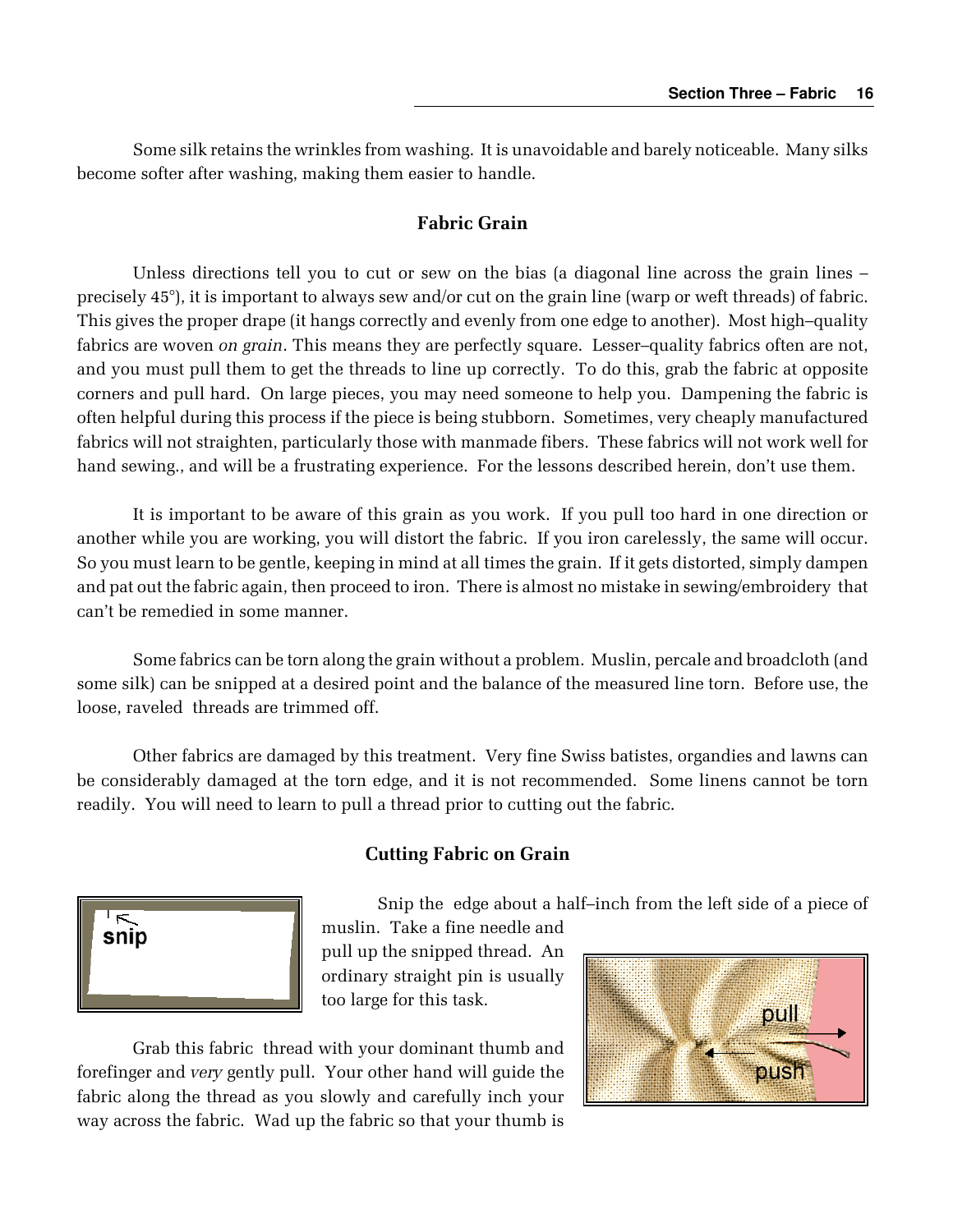#### **17 The Art of Embroidery**



on top of this thread and your other fingers underneath the fabric.

If the fabric was not cut square when you purchased it, you may not be able to pull the thread across the entire width of the material. If this happens, start again at the selvage edge a little further over, and continue in this way until you can pull a thread entirely across the fabric.

The Dilemma of Pulling Threads. The warp threads are the strongest and easiest to pull. Conversely the weft threads are less strong and more prone to damage as they are manipulated. Sooner or later, whether you are pulling warp or weft threads, the thread will break (unless you get lucky). There are two solutions to this problem.

The first is to cut the fabric along the line where the thread was removed to the point where the thread broke. You should now be able to find the end of the thread and begin pulling again. Continue along the length of fabric that needs to be cut.

The second method is to locate the broken end without cutting. This is often easy to do. Merely pick it out with a fine needle and begin pulling again.

When the thread has been withdrawn across the entire width of the fabric, cut carefully along the line left open where the thread was removed. Your fabric is now ready to measure for our sampler.

A special note about pulling threads in linen. Linen fabric has slubs. These slubs are bulkier bits of thread that you notice throughout the cloth. The higher the quality of linen, the less and smaller are these slubs. It is a natural part of the spinning process. This makes it more difficult to pull threads, as they "hang up" and interfere with the process. But they are also larger and easier to locate than finer cloth such as batiste. This makes the task of locating the broken end much easier.

An additional method: Called "striking", this German method simplifies the process tremendously. The thumb and index finger of the left hand grasps the fabric at the point where the cut is desired. Taking a fine pin or needle with the right hand  $-$  on the wrong side of the fabric  $-$  draw the pin toward you between two threads of the fabric. This will create a crease on the right side. You can cut on this crease.

Although quicker than pulling threads, it is a little more difficult to see the crease in some fabrics. Cut carefully between two threads. Small scissors make this job a little easier.

This method of marking straight grain lines on the fabric has other uses, such as marking tucks, or straight lines of embroidery on which to place feather stitch or other decorative stitches. It is much quicker to do than pulling a thread. But great care must be taken in its precision. Otherwise you may inadvertently cross threads while "striking" and not have a straight line at all.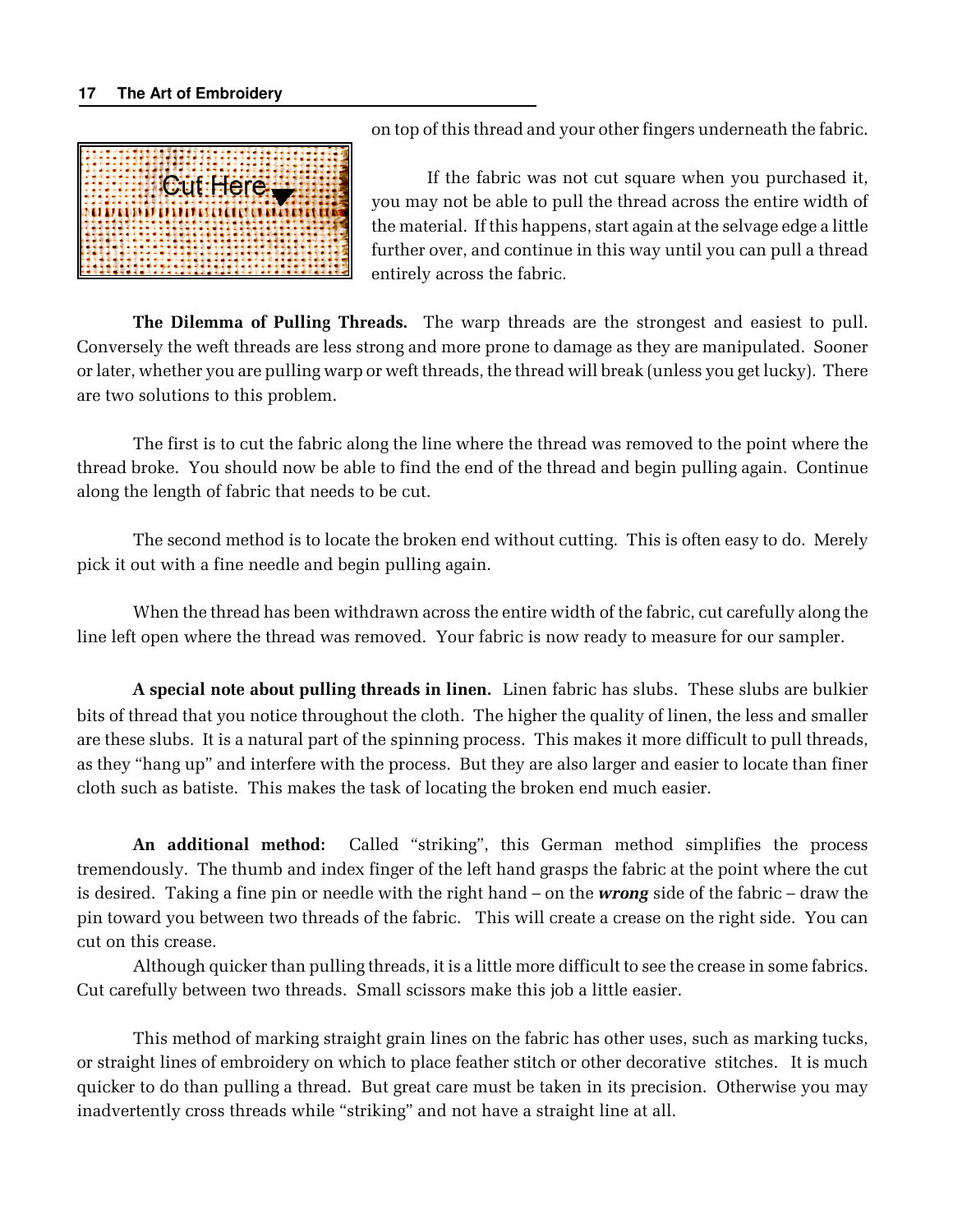It is very helpful to "strike" on a hard surface (such as at a table), pulling up the fabric with the one hand as you simultaneously hold the needle with the other hand, keeping this hand also pressed tightly against the surface of the table to keep the fabric taut.